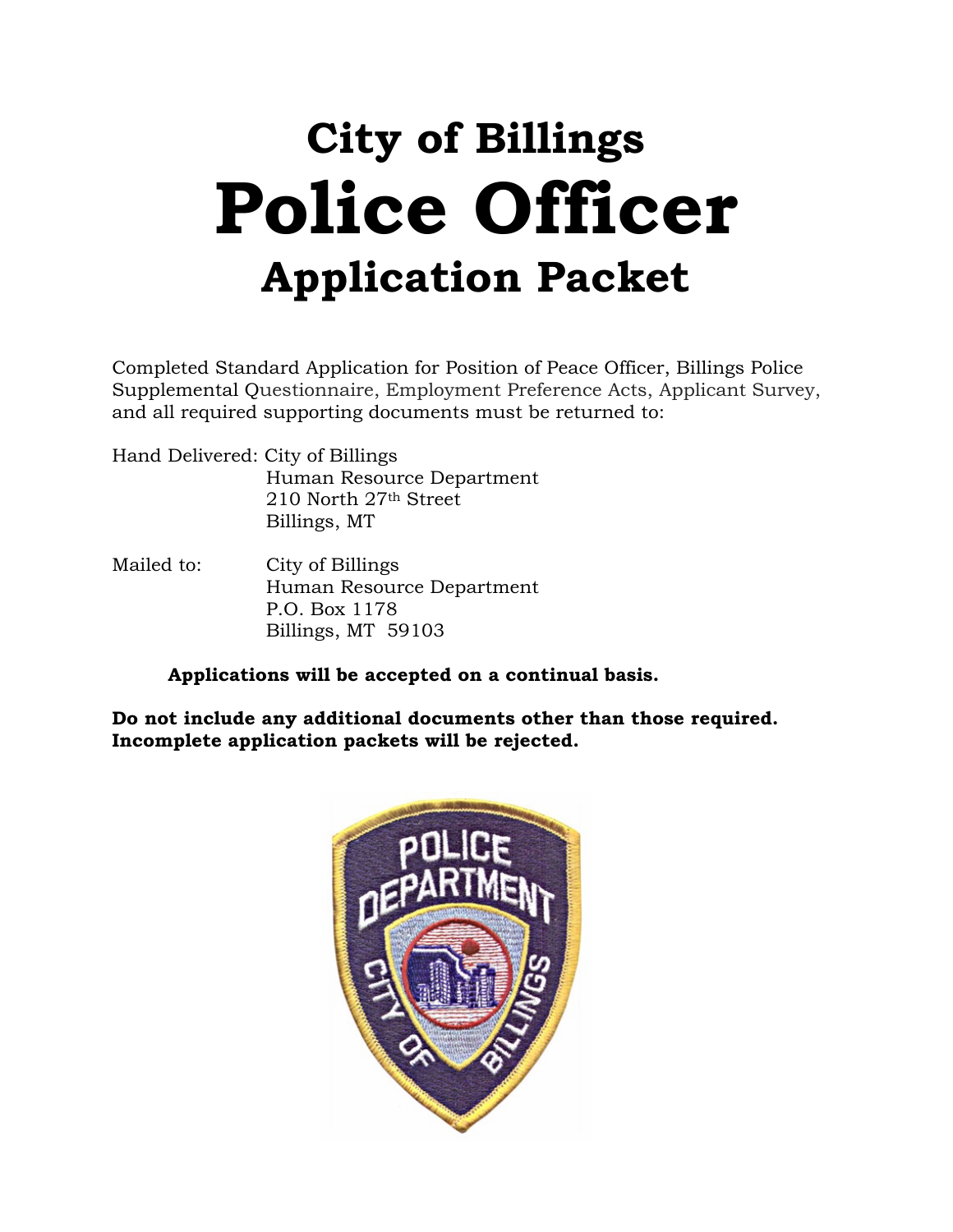# **Police Officer Applicants**

The Billings Police Department is accepting applications for police officer. We are a progressive, community-oriented police department seeking motivated, career-minded individuals to join our team. Applications will be accepted continually and Applicants will proceed to the next step in the hiring process once enough applications have been submitted. The City of Billings is an Equal Opportunity Employer.

# **MINIMUM ELIGIBILITY REQUIREMENTS FOR BILLINGS POLICE OFFICER**

- Be a citizen of the United States;
- Be at least 18 years of age;
- Not have been convicted of a crime for which the person could have been imprisoned in a federal or state penitentiary;
- Be a high school graduate or have passed the general education development test and been issued an equivalency certificate by the superintendent of public instruction or by an appropriate issuing agency of another state or of the federal government;
- Possess or be eligible for a valid Montana driver's license;
- No convictions for Partner/Family Member Assault, assaulting or eluding a peace officer;
- No evidence that the applicant has misrepresented or falsified any information to the department;
- No illegal drug usage, as defined in Montana Code Annotated 50-32-101(6), except marijuana in the last five years and any marijuana usage in the last one year from date of application.

#### **All** requested information must be submitted with your signed/dated application packet. **If you fail to follow these directions and fail to provide all required documents as outlined in items #1 and #2 below your application will be rejected.**

Previous applications **are not** held over from one process to the next. All applicants must submit a new application at this time.

Applications must be returned to the City of Billings Human Resource Department. Applicants will be notified by email if applications are accepted and proceed to the hiring process.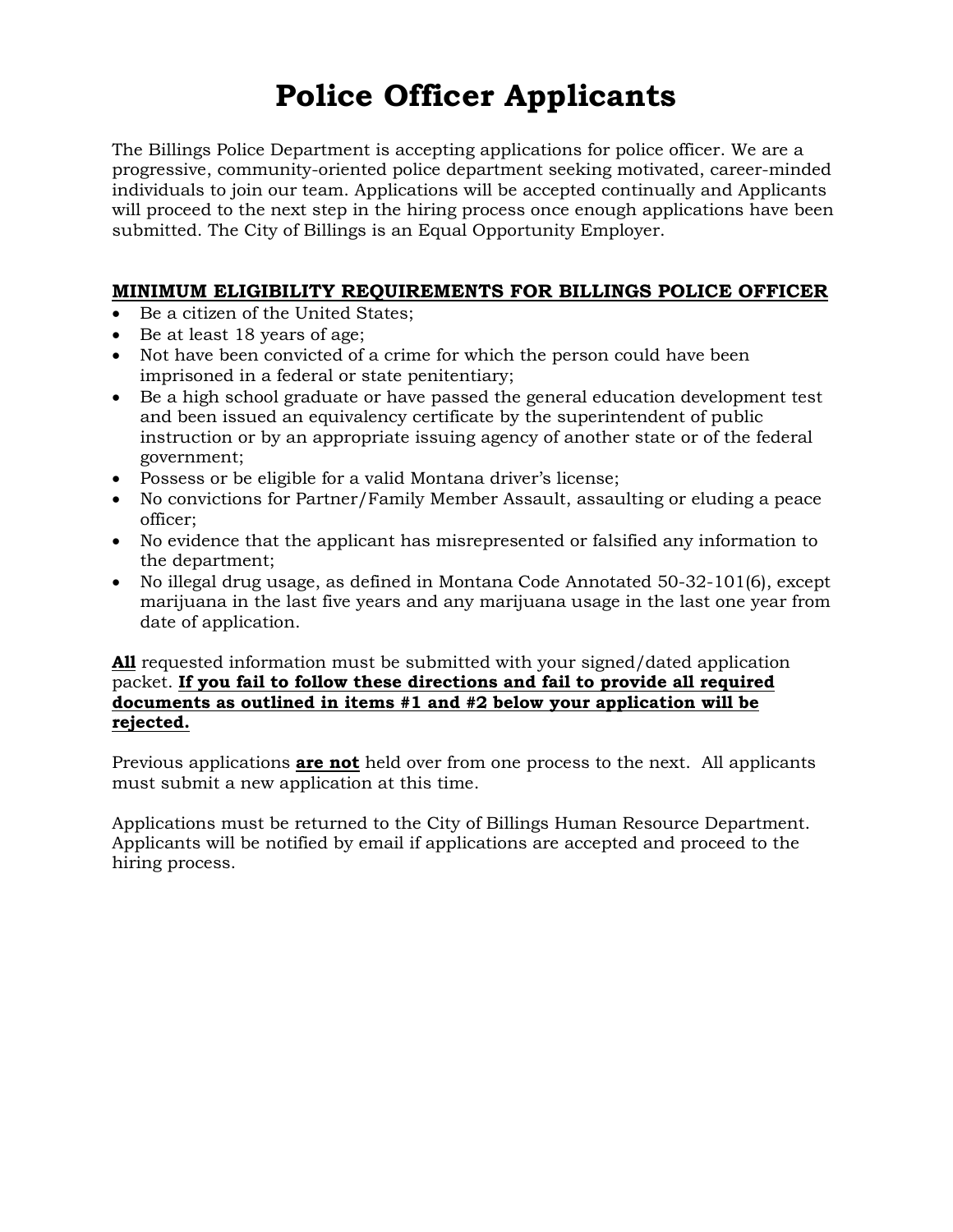- 1. **REQUIRED** Complete the Standard Application for Position of Peace Officer and Billings Police Supplemental questionnaire:
	- Available for download at [www.billingspolice.com.](http://www.billingspolice.com/)
- 2. Include **photocopies** of the following documents in your application packet:
	- Birth certificate or Naturalization papers (**REQUIRED**)
	- Copy of your valid driver's license (**REQUIRED**)
	- Education documentation
		- High School Diploma, or G.E.D. Equivalency Test (**REQUIRED**)
		- and College Diploma **AND** Transcript (if applicable)
	- Military discharge document / DD214 (if applicable)
	- Montana Law Enforcement Basic P.O.S.T. Certification (if applicable)
	- Proof of completion of a P.O.S.T. certified basic law enforcement academy from Montana or another state (if applicable)

Once enough applications are received they will be reviewed and the top applicants will be invited to take the written and physical testing. Top applicants will be notified via email of their eligibility to take the written and physical tests. **Applicants will acknowledge acceptance by email within 72 hours or they will be removed from the hiring process and required to reapply.**

Applicants will be notified by email of the date, time, and location of the written and physical examinations that will take place. Successful applicants who pass the written and physical requirements will then be notified via email of their specific interview date, time, and location.

Study guides for the written examination are available at Public Safety recruitment <http://recruitment.iosolutions.com/Preparation-Materials/NCJOSI2/>

The physical examination is the Montana Physical Abilities Test (MPAT). Information on the physical testing can be obtained at the Montana Law Enforcement Academy website:<https://doj.mt.gov/mlea/physical-fitness/>

Further information about the department can be found on the Billings PD Unfiltered podcast.<https://www.podbean.com/ew/pb-9uamw-1172dc4>

On the test day, you MUST bring with you:

- 1. Gym clothes and athletic shoes for the physical assessment.
- 2. Proper identification (State or Federal Government ID/DL)

# **Summary of Benefits**

| Salary    |  |
|-----------|--|
| Beginning |  |
| of Year:  |  |

Beginning Hourly Beginning Hourly of Year: Rate\*: of Year: Rate\*: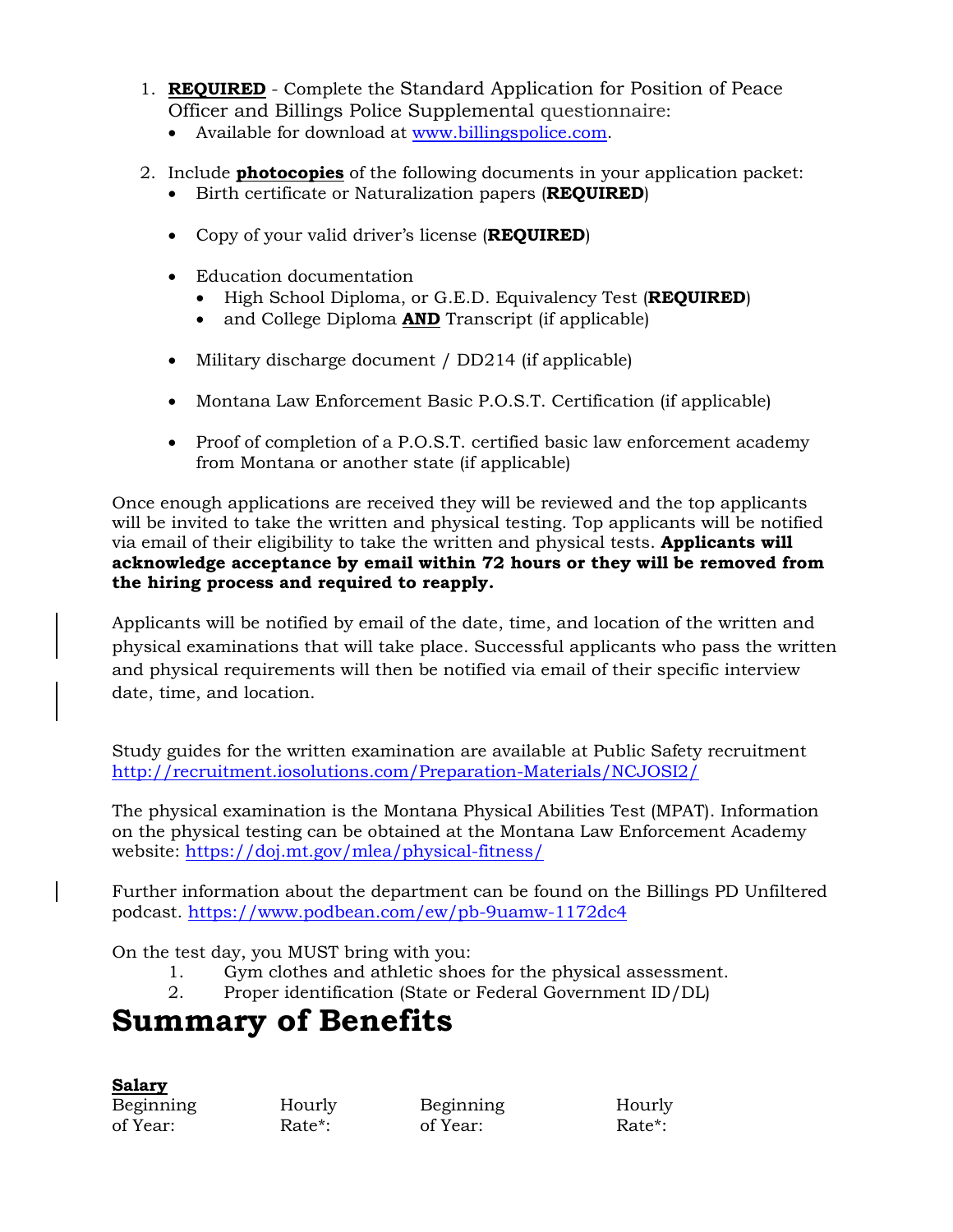|                | \$26.8682 | 12 | \$33.6332 |
|----------------|-----------|----|-----------|
| $\overline{2}$ | \$27.3702 | 14 | \$34.3143 |
| 3              | \$27.9439 | 16 | \$35.3303 |
| 5              | \$29.6172 | 18 | \$36.1191 |
| 6              | \$31.4101 | 20 | \$37.1230 |
| 8              | \$32.3422 | 22 | \$37.8641 |
| 10             | \$32.9638 |    |           |

#### **Shift Differential**

(Officers work four (4) ten (10) hour days. Shift is bid annually by seniority) Those officers, who work the majority of their regularly assigned shift within the following hours, shall be compensated in addition to their regular base rate accordingly:

| Afternoon Shift (1430 - 0030) | \$1.00/hr |
|-------------------------------|-----------|
| Night Shift (2100 - 0700)     | \$2.00/hr |

• Officers assigned to the "weekend shift" (1800 Fri. to Mon. 0600) shall receive \$.75/hr weekend pay.

#### **Longevity Pay**

 Longevity pay shall be added to each officer's hourly rate based upon the following formula:

- .09 x years of service from beginning of (6th) year to completion of (15th) year of service.
- .10 x years of service from the beginning of the (16th) year of service.

#### **Certification Pay**

After completing a one-year probation period, officers are eligible for incentive pay based on POST Certification level. Amounts are \$1000 for Intermediate and \$2000 for Advanced.

#### **Specialty Pay**

All personnel who are assigned by the Chief of Police special duties will receive \$250 annually for their specialty (regardless of number of specialties held).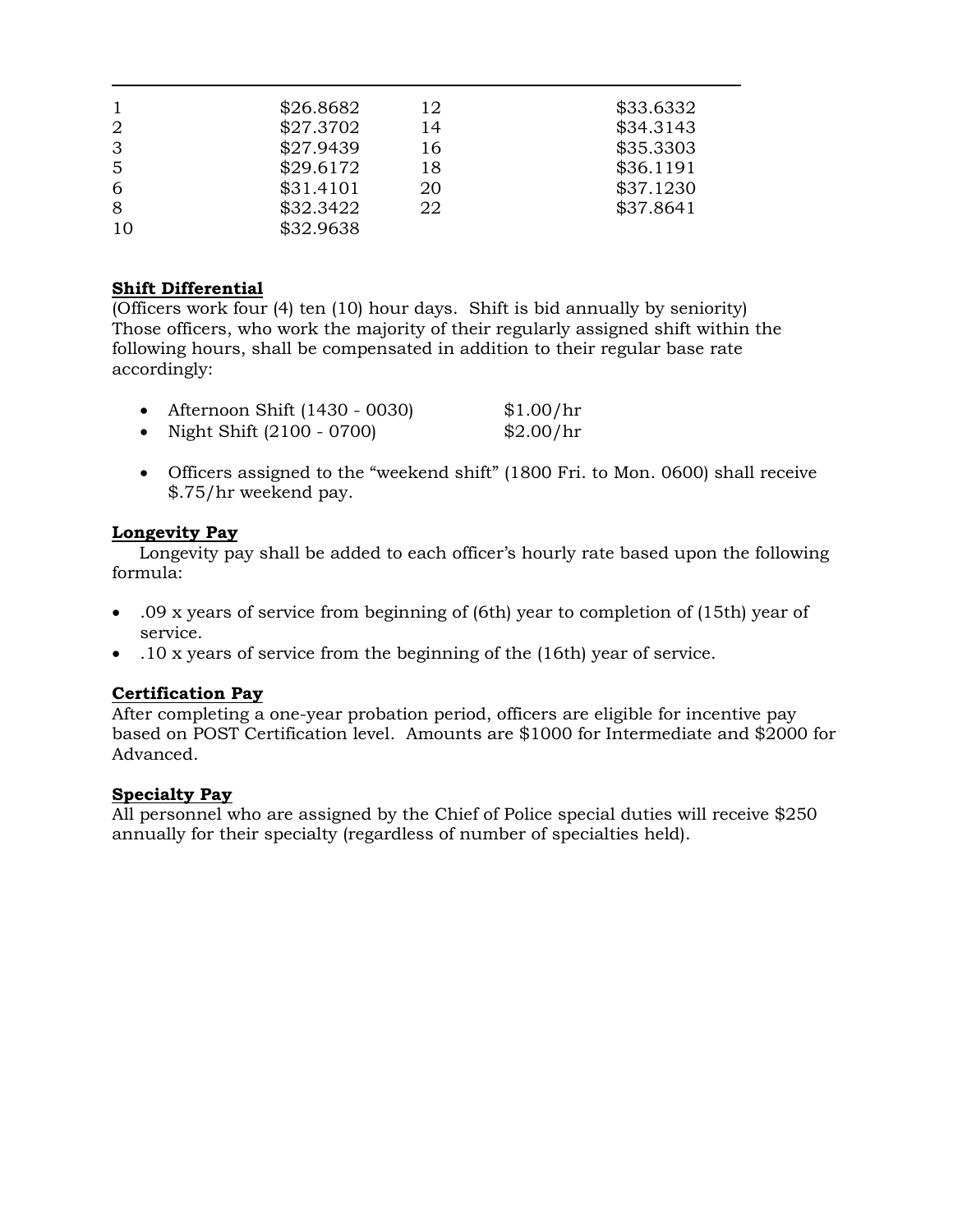#### **Education Incentive:**

An officer who holds an Associate's Degree shall receive \$25.00 per pay period. An officer who holds a Bachelor's Degree or higher shall receive \$50.00 per pay period. The degree must be from an institution of higher learning recognized by the U.S. Department of Education.

#### **Tuition Reimbursement**

Any employee matriculated into a program of higher education shall be reimbursed for 75% of the cost of all tuition for all courses approved by the Chief of Police upon furnishing evidence of satisfactory completion of course within thirty (30) days of its completion. The City will have available a minimum of \$15,000 (fifteen thousand dollars) to assure funding of the above provision. If an officer receives benefits under this Section and resigns prior to the completion of their 5th year of service, all educational benefits must be repaid to the City.

#### **Vacation Leave**

Beginning year 1 thru 10 yrs of completed service Accrue up to 4.62hrs/pay period Start of year 11 thru 15 yrs of completed service Accrue up to 5.54hrs/pay period Start of year 16 thru 20 yrs of completed service Accrue up to 6.47 hrs/per period 21+ yrs of service and the Accrue up to 7.39hrs/per period

- Maximum two times annual vacation accruals allowed at the end of the first pay period in January per policy.
- Paid out 100% at separation.
- One personal leave day per fiscal year

#### **Sick Leave**

- Employees accrue up to 3.7hrs/pay period. No maximum accumulation.
- Paid out 25% at separation per state statute.

#### **Holidays**

January 1st New Year's Day Third Monday in January **Martin Luther King Day** Third Monday in February President's Day Last Monday in May Nemorial Day July 4th Independence Day First Monday in September Labor Day Second Monday in October Columbus Day November 11th Veteran's Day Fourth Thursday in November Thanksgiving Day December 25th Christmas Day

• Every day in which a general election is held throughout the State of Montana.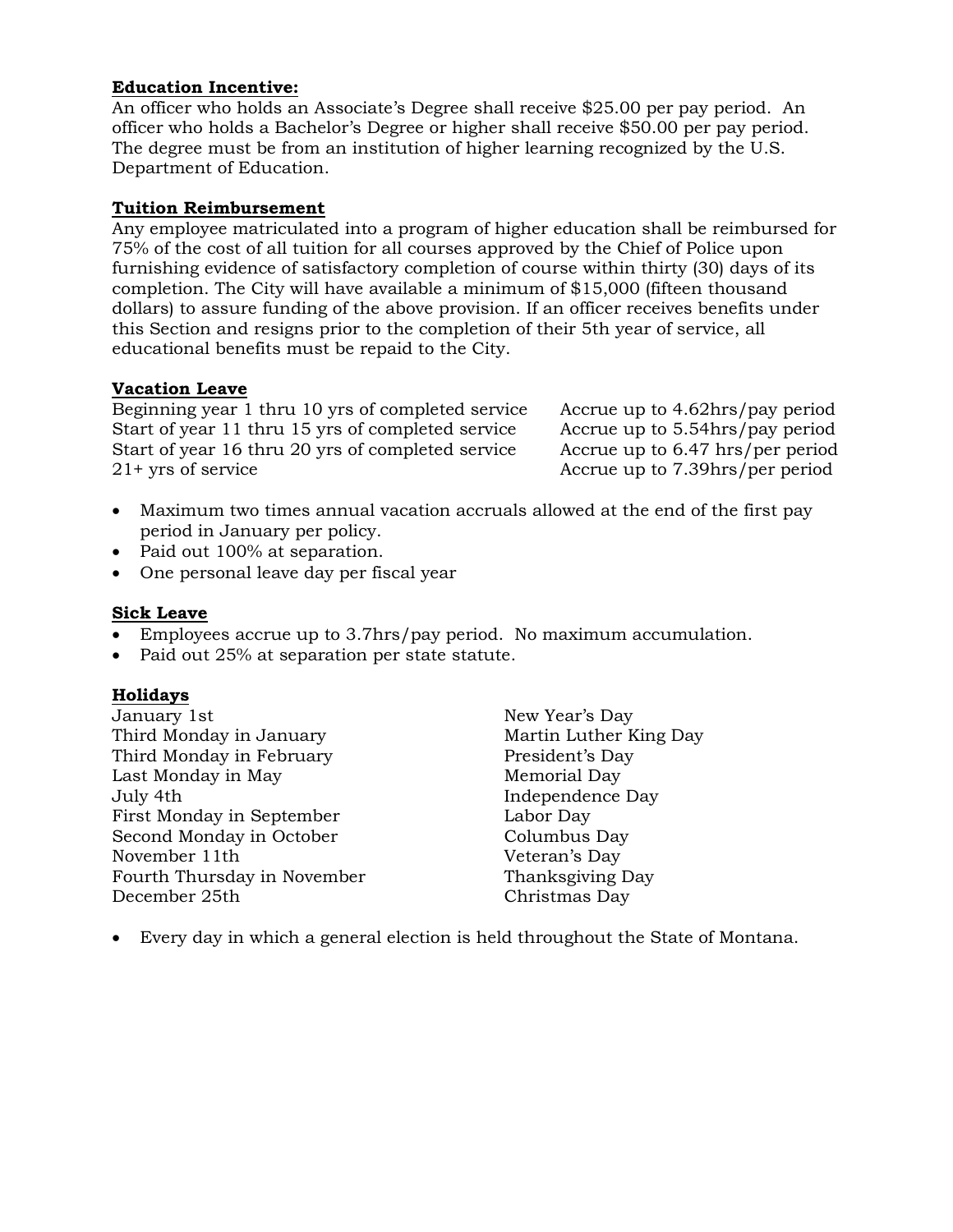### **Attendance Incentive Program**

• Up to 24 hours of vacation time earned at the completion of a fiscal year, depending on the employee's attendance record.

## **Family and Medical Leave**

- For eligible employees, up to 12 weeks of leave during a 12-month, rolling back period, for eligible purposes.
- Required to use accumulated accruals prior to beginning unpaid leave.
- This is a Federal Law the city and employees are required to adhere to and the city has the right to designate.

## **Medical/Rx Insurance – REQUIRED participation by 20+ hour permanent employees**

- One Standard and one High Deductible Health Plan (HDHP) offered, with significant monthly contribution by the City, however, most plans require cost (pre-tax) sharing by the employee.
- The City Health Insurance is self-funded with our TPA as EMBS. [www.ebms.com](http://www.ebms.com/)

### **Dental Insurance - Voluntary**

- The employee must pay the entire premium (pre-taxed) and must remain on the plan for two (2) years.
- The City Health Insurance is self-funded with our TPA as EMBS. [www.ebms.com](http://www.ebms.com/)

### **Life Insurance/Long-Term Disability (LTD) – Standard Life**

- \$10,000 term life insurance coverage fully paid by the City.
- Voluntary: Additional Supplemental life insurance is also available to employees and their spouses to purchase.
- Voluntary: Long-Term Disability coverage.

# **Medical Flex/Health FSA and/or Dependent Care (Daycare) Plans - Voluntary**

- Medical Flex may elect a max of \$2500 annually (pre-taxed) to fund medical, dental, vision & other medical expenses.
- Dependent Flex may elect a max of \$5000 annually per IRS (pre-taxed).
- Administered by TPA, EBMS. www.ebms.com

# **Municipal Police Officers Retirement System (MPORS)**

- 9% of the employee's salary is contributed to MPORS.
- City's contribution to MPORS is 14.41%
- This amount is tax deferred & employees are vest when they have 5 yrs of service.
- Must elect Defined Benefit or Defined Contribution retirement plan before 1 yr of service.

#### **Medicare**

• Withheld at the rate of 1.45%.

#### **Deferred Compensation**

• Employees have the option of participating a deferred compensation programs.

# **Equipment**

- All uniforms and equipment provided (including 40 caliber Glock)
- \$450.00 yearly police equipment allowance.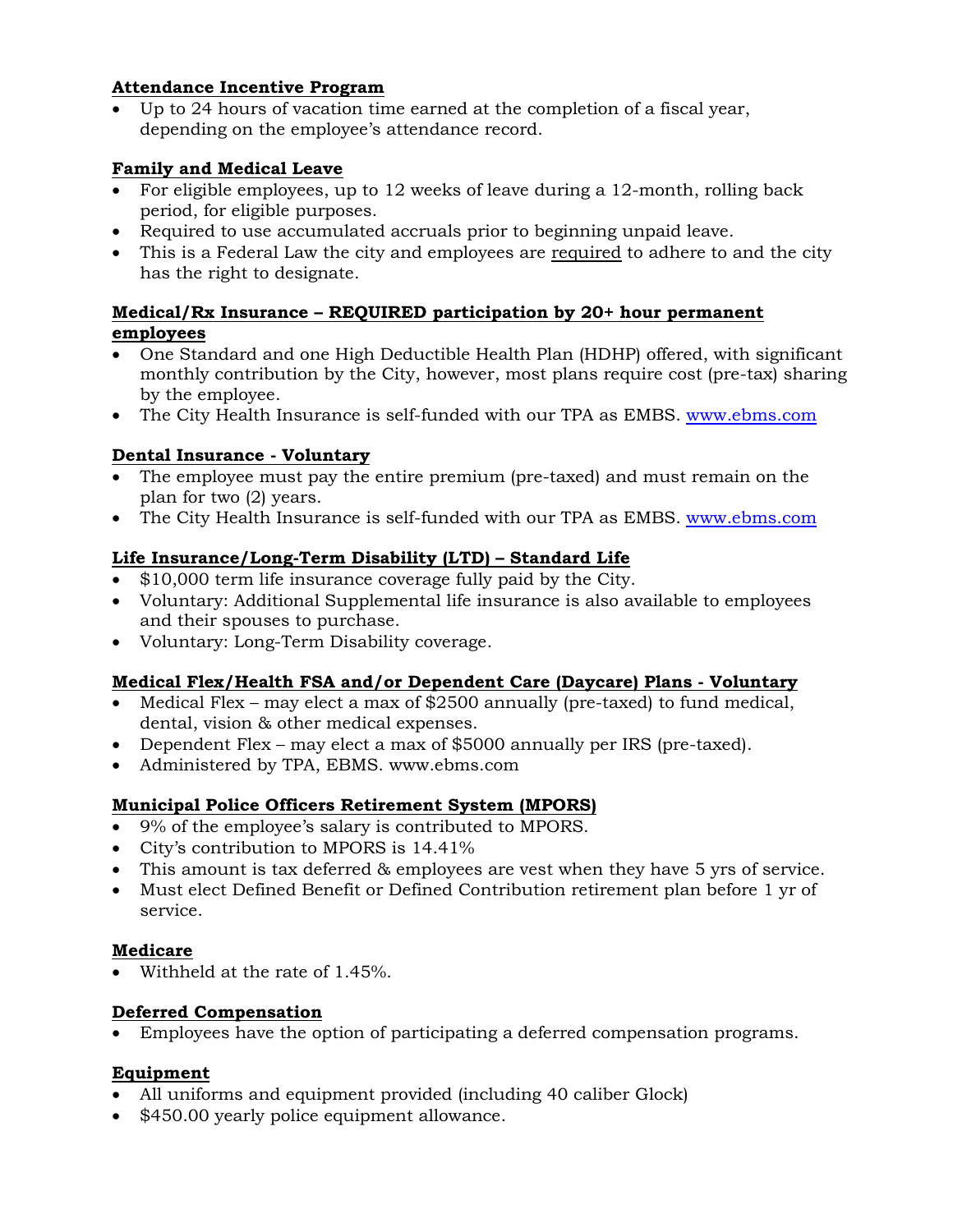# **Billings Police Department Supplemental Questionnaire**

| <b>Complete the Following</b>                                                                                                                                                                                                                                                                     |   |   |  |  |
|---------------------------------------------------------------------------------------------------------------------------------------------------------------------------------------------------------------------------------------------------------------------------------------------------|---|---|--|--|
| Are you currently a POST Certified Law Enforcement Officer?<br>Yes<br>No <sub>0</sub>                                                                                                                                                                                                             |   |   |  |  |
| Education Beyond High School:                                                                                                                                                                                                                                                                     |   |   |  |  |
| Masters $\bigcirc$<br>Bachelor's $\bigcap$<br>60 or more Semester Credits O<br>Associates $\bigcirc$                                                                                                                                                                                              |   |   |  |  |
| Military Experience?<br>$Yes$ $\bigcirc$<br>$No$ $O$                                                                                                                                                                                                                                              |   |   |  |  |
| Reserve Officer Experience?<br>Yes $\bigcirc$<br>No                                                                                                                                                                                                                                               |   |   |  |  |
| Arrest, Detention, and Litigation: (Show all arrests including traffic, except parking).                                                                                                                                                                                                          |   |   |  |  |
| If the answer to any of the questions below is <b>YES</b> , list the date, place, and full details of each incident<br>on a separate sheet. If you fail to give date, place and full details your application will be rejected.                                                                   |   |   |  |  |
| A. Have you ever been arrested or detained by a law enforcement agency?<br>No <sub>C</sub><br>Yes                                                                                                                                                                                                 |   |   |  |  |
| Have you ever been convicted of a crime?<br>$Yes$ $\bigcirc$<br>No C<br>Β.                                                                                                                                                                                                                        |   |   |  |  |
| Have you ever been fingerprinted (arrest, job applicant, etc.)?<br>Yes<br>No <sub>C</sub><br>C.                                                                                                                                                                                                   |   |   |  |  |
| D. Have you ever been convicted of a misdemeanor crime of domestic violence? Yes<br>No(                                                                                                                                                                                                           |   |   |  |  |
| Have you used, tried, experimented, or in any way introduced into your body by any means. Indicate ( $Y$ ) es or ( $N$ ) of or each category.<br>If YES, list date, place and full details on seperate sheet. If you fail to give date, place and full details your application will be rejected. |   |   |  |  |
|                                                                                                                                                                                                                                                                                                   | Υ | N |  |  |
| Marijuana                                                                                                                                                                                                                                                                                         |   |   |  |  |
| Hashish, Hashish Oil                                                                                                                                                                                                                                                                              |   |   |  |  |
| Cocaine                                                                                                                                                                                                                                                                                           |   |   |  |  |
| Crack, Rock, Ice                                                                                                                                                                                                                                                                                  |   |   |  |  |
| Barbiturates, Hypnotics or "downers"                                                                                                                                                                                                                                                              |   |   |  |  |
| Amphetamines, Cross Tops, Bennies, "uppers"                                                                                                                                                                                                                                                       |   |   |  |  |
| Methamphetamine Speed, "crank"                                                                                                                                                                                                                                                                    |   |   |  |  |
| LSD or Hallucinogens                                                                                                                                                                                                                                                                              |   |   |  |  |
| PCP (Angel Dust, Sherm)                                                                                                                                                                                                                                                                           |   |   |  |  |
| Heroin or other Opiates                                                                                                                                                                                                                                                                           |   |   |  |  |
| Steroids                                                                                                                                                                                                                                                                                          |   |   |  |  |
| Pharmaceuticals drugs not prescribed to you?                                                                                                                                                                                                                                                      |   |   |  |  |
| Is there any other illegal drug, narcotic, or controlled substance not listed above that you<br>have introduced into your body?                                                                                                                                                                   |   |   |  |  |
| Have you introduced into your body a substance that you thought was an illegal drug and<br>then found out that it was not?                                                                                                                                                                        |   |   |  |  |
| Have you ever injected an illegal drug into your body?                                                                                                                                                                                                                                            |   |   |  |  |
| Have you ever sold any illegal drug?                                                                                                                                                                                                                                                              |   |   |  |  |
| Have you ever purchased any drug, narcotic, or controlled substance other than by a doctor's<br>prescription?                                                                                                                                                                                     |   |   |  |  |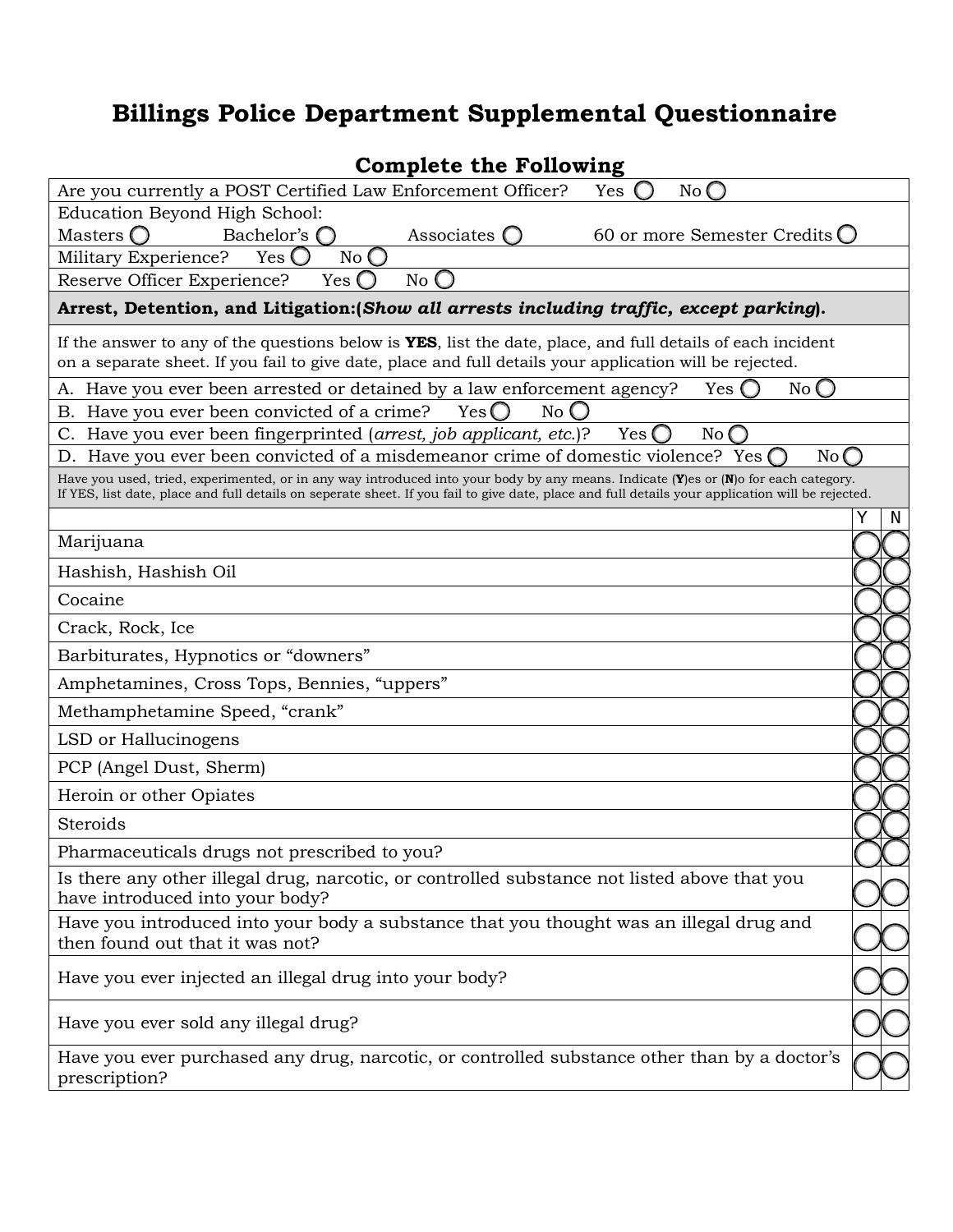# STANDARD APPLICATION FOR POSITION OF PEACE OFFICER IN THE STATE OF MONTANA

The information contained on this form is sought in good faith. It will not be used in any way to discriminate against any application for employment in violation of state or federal law.

#### INSTRUCTIONS:

 $\overline{a}$ 

Please complete this application by typing or printing in ink. An application tailored to the position is to your advantage.

Section 12 of this form may be used to continue or explain answers or to provide other information relative to your qualifications or availability.

#### LATE, INCOMPLETE, or UNSIGNED applications will NOT be considered.

This agency is committed to make reasonable accommodation to any known disability that may interfere with an applicant's ability to compete in the selection process or an employee's ability to perform the duties of the job. If you would like us to consider any such accommodation, please notify us at the time of need.

THE VETERANS' EMPLOYMENT PREFERENCE ACT AND THE HANDICAPPED PERSONS' EMPLOYMENT PREFERENCE ACT provide preference in public employment for certain military veterans and handicapped persons or their eligible relatives. Contact your local Vocational Rehabilitation Services Office (Department of Social and Rehabilitation Services) for details on obtaining handicapped person's certification. Contact your local Veteran's Affairs Office (Department of Military Affairs) for details on obtaining veteran's preference certification. For more information, contact your local Job Service. If you are claiming either employment preference, you must complete the Employment Preference insert.

| 1. | Name and the Name of the Name of the Name of the Name of the Name of the Name of the Name of the Name of the N |      |               |                     |          |
|----|----------------------------------------------------------------------------------------------------------------|------|---------------|---------------------|----------|
|    |                                                                                                                | Last | First         | $\boldsymbol{M\!I}$ |          |
| 2. | Social Security Number                                                                                         |      |               |                     |          |
| 3. |                                                                                                                |      |               |                     |          |
|    |                                                                                                                |      | <b>Street</b> |                     |          |
|    |                                                                                                                |      |               |                     |          |
|    | City                                                                                                           |      |               | <b>State</b>        | Zip Code |
|    |                                                                                                                |      |               |                     |          |
| 4. | Phone No.                                                                                                      |      |               |                     |          |
|    | Work                                                                                                           |      | Home          |                     |          |
| 5. | E-mail address                                                                                                 |      |               |                     |          |
| 6. | Do you have a valid Driver's License?                                                                          |      | YES           | NO                  |          |

My signature below certifies that all information on this and all attached pages is true, correct, and complete to the best of my knowledge and contains no willful falsifications or misrepresentations. Falsifications or misrepresentations may disqualify me from considerations for employment, or if hired, may be grounds for termination at a later date. EMPLOYERS MAY BE CONTACTED AS REFERENCES.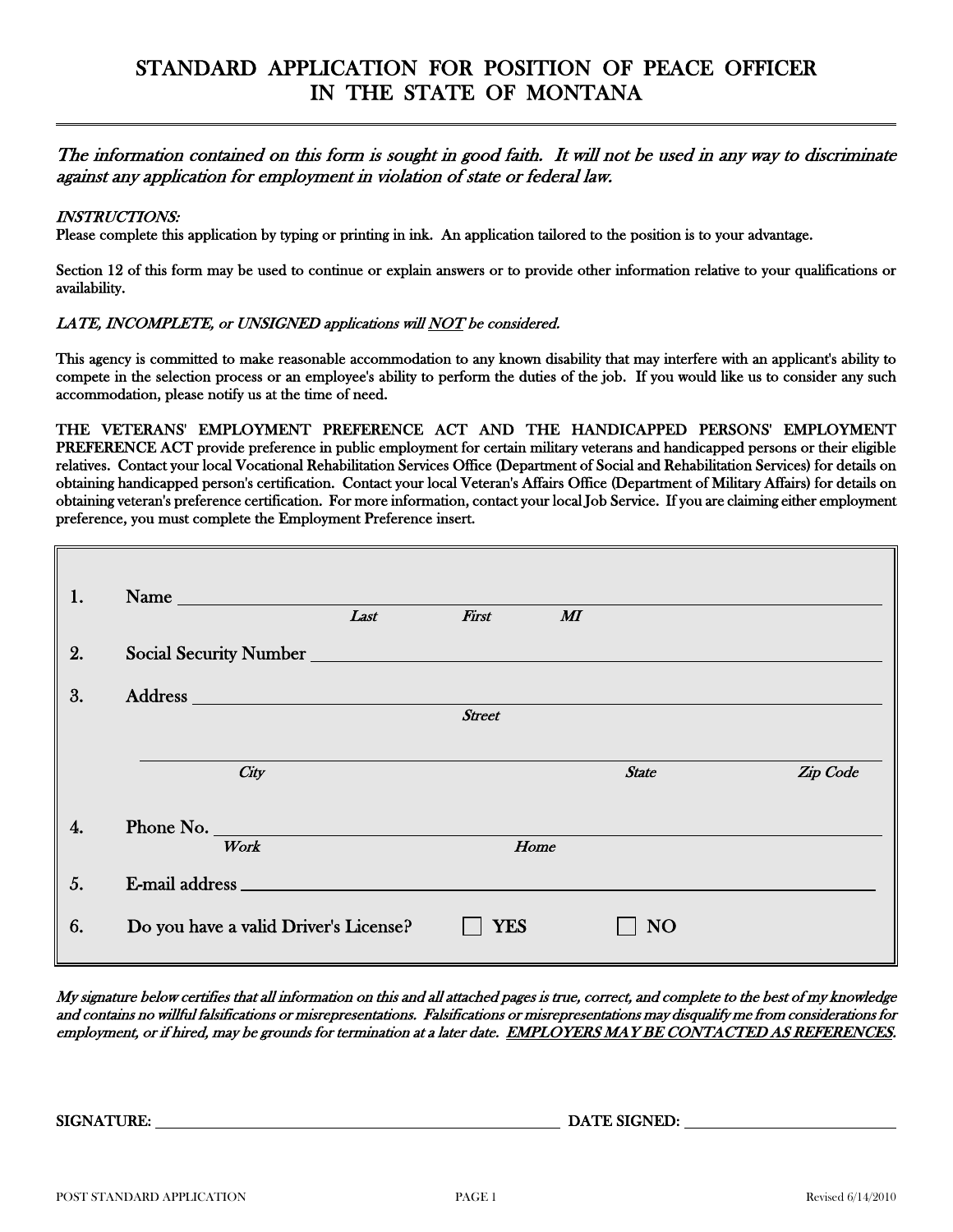| 6.              | <b>EDUCATION</b>                                                                                                                        |                                              |    |                                           |                                                   |                                                                        |                    |
|-----------------|-----------------------------------------------------------------------------------------------------------------------------------------|----------------------------------------------|----|-------------------------------------------|---------------------------------------------------|------------------------------------------------------------------------|--------------------|
| A.<br><b>B.</b> | High School Name: _<br>Received:<br>Diploma or Equivalency Certificate<br>None - If "NONE", Highest Grade Completed                     |                                              | C. |                                           |                                                   | Address of High School Awarding<br>Diploma or Equivalency Certificate: |                    |
| D.              | College or University<br><b>Dates</b><br><b>Location of School</b><br><b>Attended</b>                                                   | <b>Credit Hours</b><br>Earned<br>Sem. / Qtr. |    | <b>Degrees</b><br>Received<br>(BA,MA,etc) | Date<br>of<br>Degree                              | Major Field                                                            | <b>Minor Field</b> |
| E.              | <b>Other Schools or Training</b><br><b>Which Helps You Qualify</b><br><b>Dates</b><br>Name, Location<br><b>Attended</b>                 | Did You<br>Complete?                         |    |                                           | <b>Title/Description of Course</b>                |                                                                        | Total<br>Hours     |
|                 |                                                                                                                                         |                                              |    |                                           |                                                   |                                                                        |                    |
|                 |                                                                                                                                         |                                              |    |                                           |                                                   |                                                                        |                    |
| 7.              | PROFESSIONAL LICENSES, REGISTRATION, OR CERTIFICATES (EMT, GVW, Diver, POST, et c.)<br>Name and Complete Address<br>of Licensing Agency | <b>Type of License</b>                       |    |                                           | <b>Endorsement/Restriction</b><br>(if Applicable) |                                                                        | Date<br>Licensed   |
|                 |                                                                                                                                         |                                              |    |                                           |                                                   |                                                                        |                    |
| 8.              | SPECIAL SKILLS - Check the skills you possess. Specify speed/errors where requested.                                                    |                                              |    |                                           |                                                   |                                                                        |                    |
|                 | <b>Typing</b><br><b>Accident Investigation</b><br>Other (List in Section #11 of this form)                                              | 10 Code<br><b>Legal Terminology</b>          |    |                                           | <b>Photo Skills</b>                               | <b>Medical Terminology</b>                                             |                    |
|                 | Computer Languages (specify)                                                                                                            |                                              |    |                                           |                                                   |                                                                        |                    |
|                 |                                                                                                                                         |                                              |    |                                           |                                                   |                                                                        |                    |

9. EQUIPMENT - List types of equipment you can operate and specify name or model you have used (Radio Equipment, Computer Equipment, Video Equipment, Alcohol Consumption Testing Equipment, etc.) Continue in Section #11 if more space is needed.

Ι

i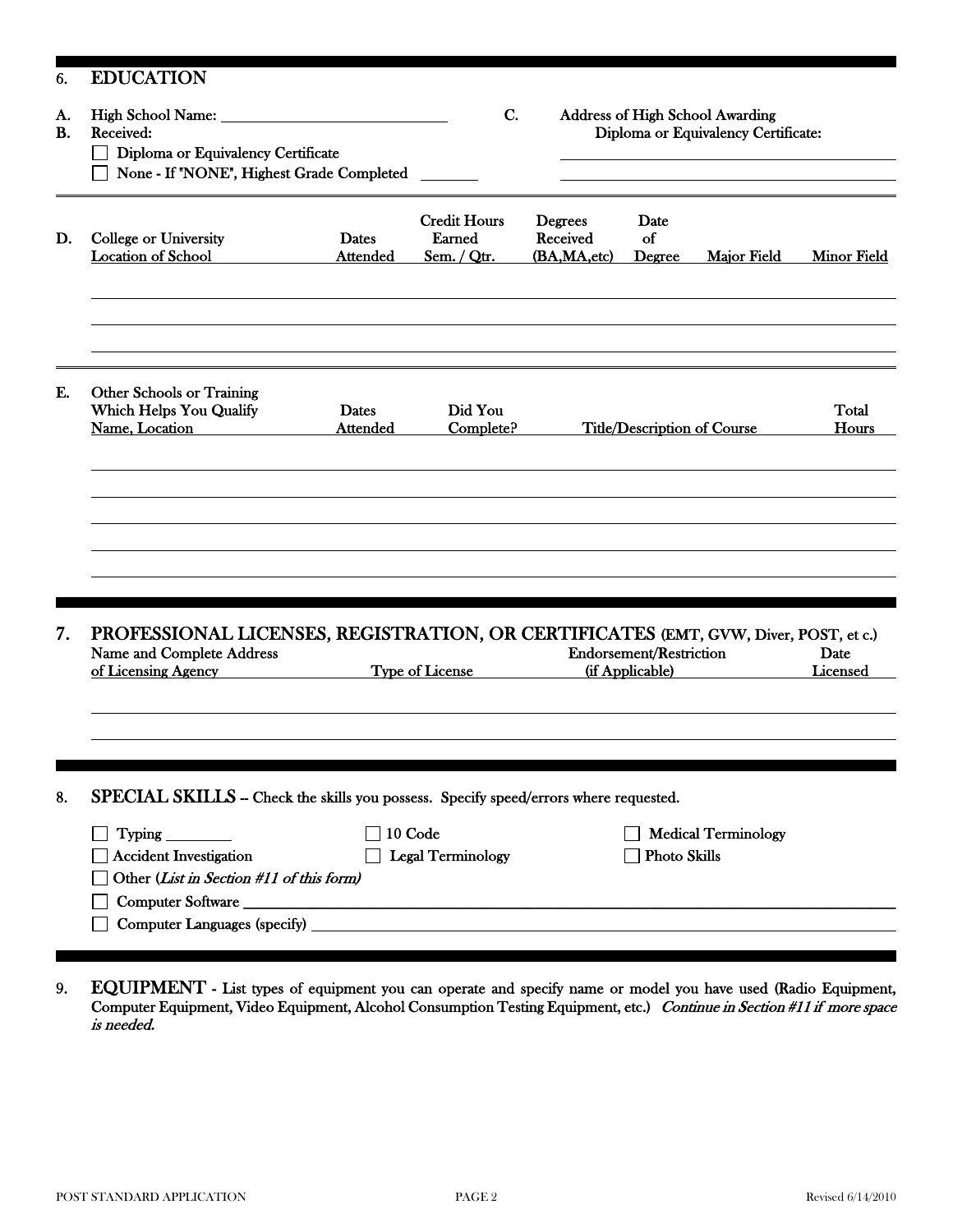10. EXPERIENCE: Begin with your present or most recent job and list your work experience with emphasis on experience that is relevant to the position for which you are applying. Include military service and any volunteer work experience that would help you qualify. List each promotion as a separate position. You may respond to this section on a separate sheet of paper if all questions in the blocks are answered and the same format is followed. On each sheet write your name and job title for which you are applying. This information must be completed even if a resume' is submitted.

|  | Notice to applicants: Information that you provide on this application is subject to verification. Previous employers may be contacted as |  |  |  |
|--|-------------------------------------------------------------------------------------------------------------------------------------------|--|--|--|
|  | references. Do you want to be informed before we contact your present employer? $\Box$ YES $\Box$ NO                                      |  |  |  |

| <b>NAME &amp; ADDRESS</b><br>of Employer | <b>Type of Business</b>         |           |
|------------------------------------------|---------------------------------|-----------|
|                                          | Dates Employed Start            | End       |
|                                          | Average Hrs. Per Week           |           |
| Your Job Title                           | $\sqcap$ Full-time<br>Part-time | Volunteer |
| <b>Immediate Supervisor(s)</b>           | <b>Phone Number</b>             |           |

Describe your duties in detail (knowledge, skills, abilities required, employees supervised, accomplishments)

#### Reason for Leaving:

i

i

| <b>NAME &amp; ADDRESS</b><br>of Employer | <b>Type of Business</b>                    |
|------------------------------------------|--------------------------------------------|
|                                          | Dates Employed Start<br>$\mathbf{End}$     |
|                                          | Average Hrs. Per Week                      |
| Your Job Title                           | Full-time<br>Volunteer<br>$\Box$ Part-time |
| Immediate Supervisor(s)                  | <b>Phone Number</b>                        |
|                                          |                                            |

Describe your duties in detail (knowledge, skills, abilities required, employees supervised, accomplishments)

i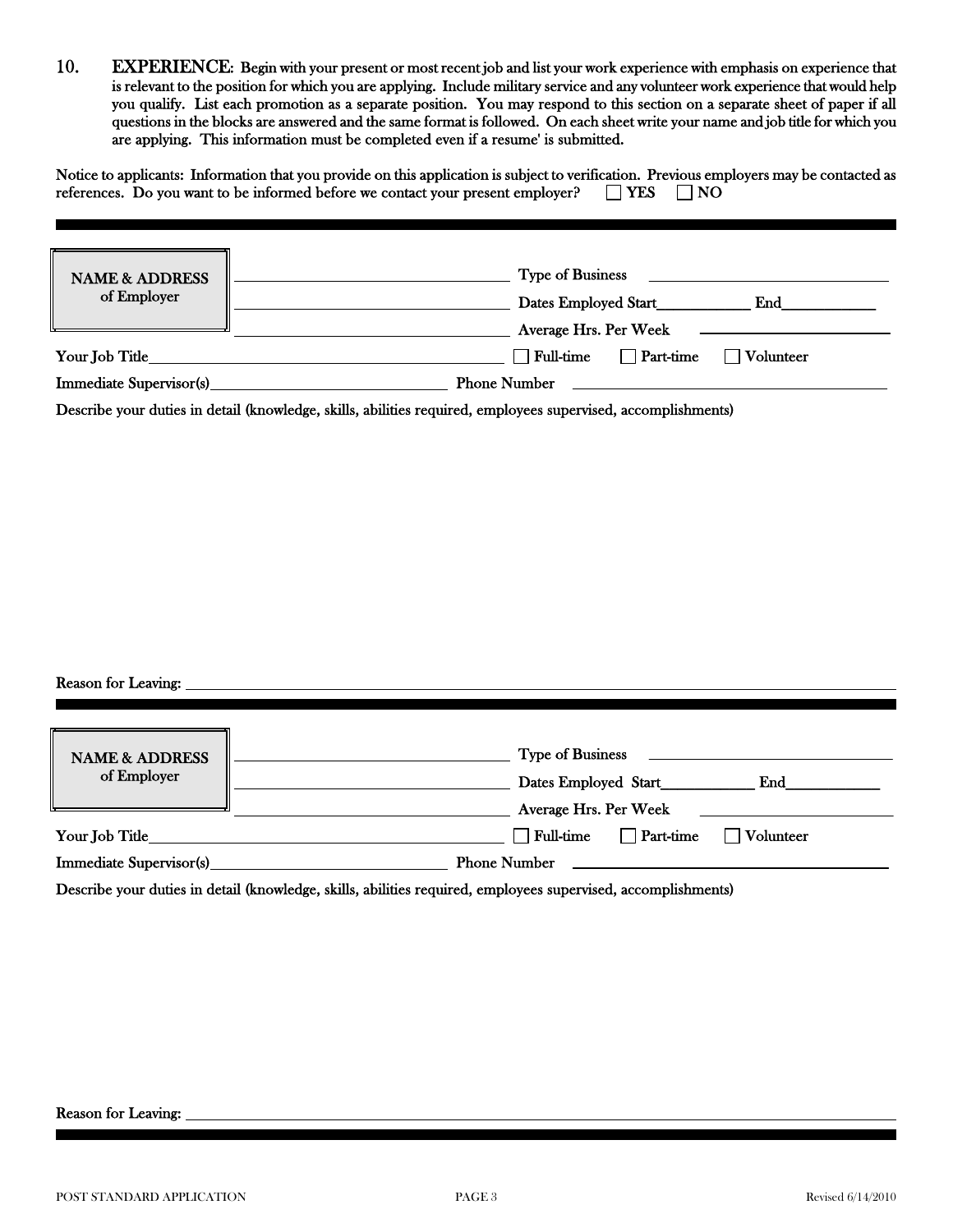#### ADDITIONAL EMPLOYMENT EXPERIENCE

| <b>NAME &amp; ADDRESS</b><br>of Employer                   | <b>Type of Business</b><br>Dates Employed Start<br>End<br>Average Hrs. Per Week<br><u> 1989 - Johann Stein, mars an t-Amerikaansk kommunister (</u>                                                                                                                                                                                                                                                                                                                                                                                                                                                                                                                                                                                                                            |
|------------------------------------------------------------|--------------------------------------------------------------------------------------------------------------------------------------------------------------------------------------------------------------------------------------------------------------------------------------------------------------------------------------------------------------------------------------------------------------------------------------------------------------------------------------------------------------------------------------------------------------------------------------------------------------------------------------------------------------------------------------------------------------------------------------------------------------------------------|
| Your Job Title_                                            | $\Box$ Full-time<br>$\Box$ Volunteer<br>$\Box$ Part-time<br><u> 1989 - Johann Stoff, Amerikaansk politiker (</u>                                                                                                                                                                                                                                                                                                                                                                                                                                                                                                                                                                                                                                                               |
|                                                            |                                                                                                                                                                                                                                                                                                                                                                                                                                                                                                                                                                                                                                                                                                                                                                                |
|                                                            | Describe your duties in detail (knowledge, skills, abilities required, employees supervised, accomplishments)                                                                                                                                                                                                                                                                                                                                                                                                                                                                                                                                                                                                                                                                  |
|                                                            |                                                                                                                                                                                                                                                                                                                                                                                                                                                                                                                                                                                                                                                                                                                                                                                |
| Reason for Leaving:                                        | <u> 1980 - Jan James Sammer, margaret eta idazlear (h. 1980).</u>                                                                                                                                                                                                                                                                                                                                                                                                                                                                                                                                                                                                                                                                                                              |
| <b>NAME &amp; ADDRESS</b><br>of Employer<br>Your Job Title | <b>Type of Business</b><br><u> 1989 - Johann Barbara, martxa alemaniar a</u><br><u> 1989 - Johann Barn, mars eta biztanleria (h. 1989).</u><br><b>Example 2018 Contract Contract Contract Contract Contract Contract Contract Contract Contract Contract Contract Contract Contract Contract Contract Contract Contract Contract Contract Contract Contract Contract Contract C</b><br><b>EXAMPLE 2018 Average Hrs. Per Week</b><br><b>Full-time</b><br>$\Box$ Part-time<br>$\Box$ Volunteer<br><u> 1989 - Johann Barn, mars ar breithinn ar chuid ann an t-</u><br>the control of the control of the control of the control of the control of the control of<br>Describe your duties in detail (knowledge, skills, abilities required, employees supervised, accomplishments) |
| Reason for Leaving:                                        |                                                                                                                                                                                                                                                                                                                                                                                                                                                                                                                                                                                                                                                                                                                                                                                |
| <b>NAME &amp; ADDRESS</b><br>of Employer<br>Your Job Title | <b>Type of Business</b><br><u> 1980 - Johann Barnett, fransk politiker (</u><br>Average Hrs. Per Week<br>$\Box$ Full-time<br>$\Box$ Part-time<br>Volunteer                                                                                                                                                                                                                                                                                                                                                                                                                                                                                                                                                                                                                     |
| <b>Immediate Supervisor(s)</b>                             | <b>Phone Number</b><br><u>and the contract of the contract of the contract of the contract of the contract of the contract of the contract of the contract of the contract of the contract of the contract of the contract of the contract of the contr</u>                                                                                                                                                                                                                                                                                                                                                                                                                                                                                                                    |

Describe your duties in detail (knowledge, skills, abilities required, employees supervised, accomplishments)

Reason for Leaving:

i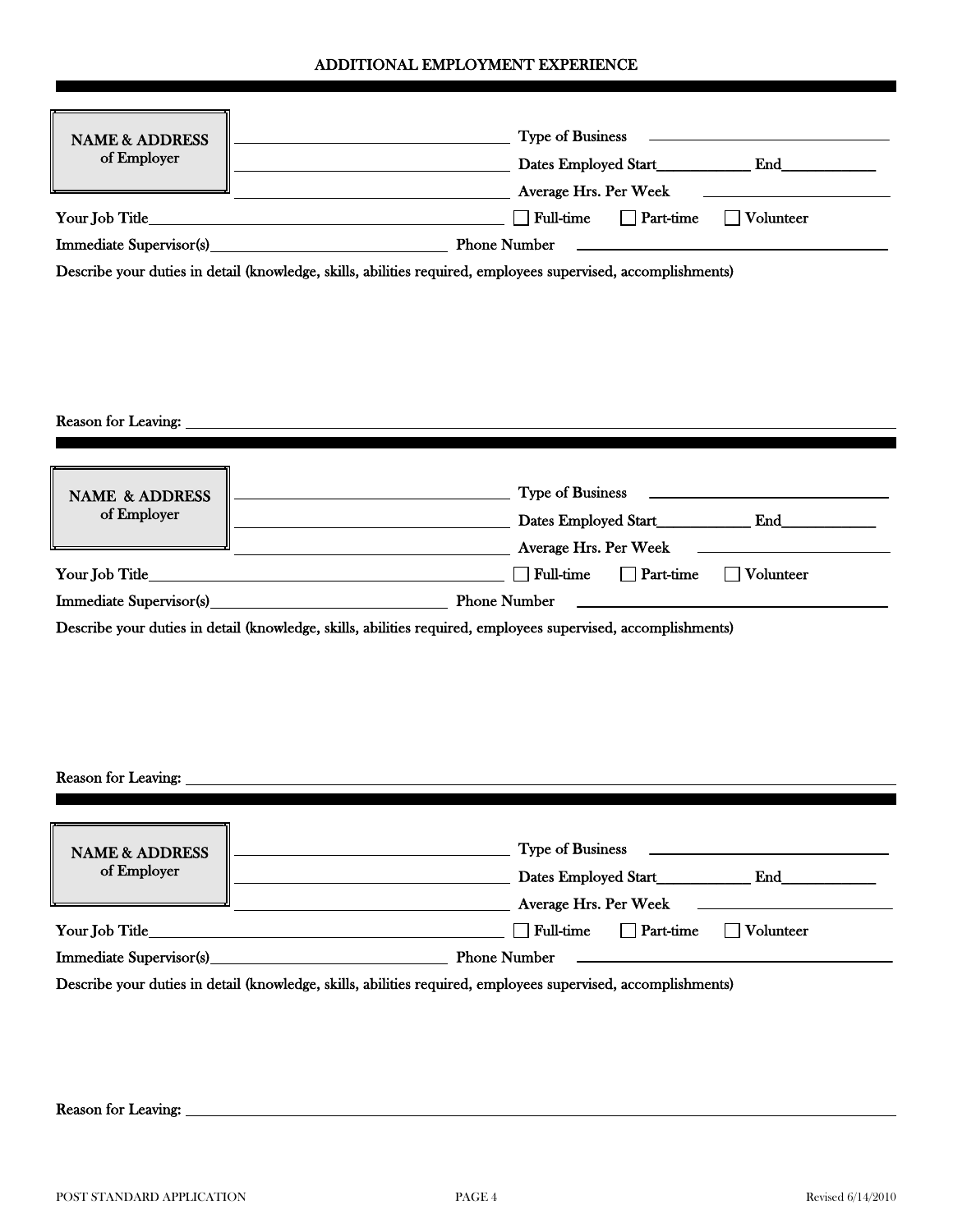#### 11. Item # CONTINUATION / EXPLANATIONS (refer to the item number being continued or explained)

#### 12. LIST ANY CRIMINAL CONVICTIONS YOU HAVE HAD AS AN ADULT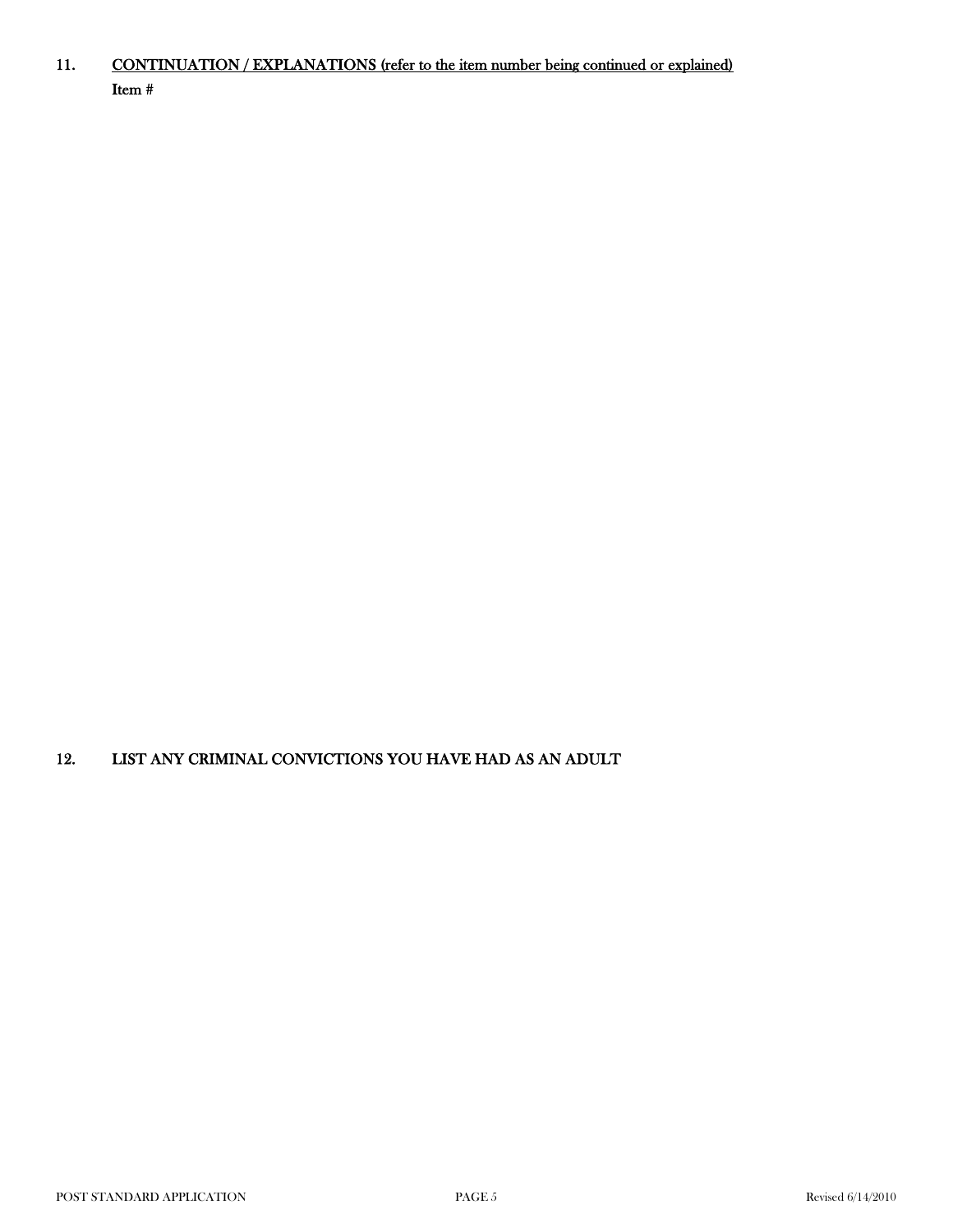# **EMPLOYMENT PREFERENCE ACTS**

Name:

Position Applied for: Department:

If you are claiming preference under the **Veterans' Public Employment Preference Act** or the **Persons with Disabilities Public Employment Preference Act**, complete the following. Providing the following information must be included with the application in order to claim employment preference. Veteran's Employment preference provides the addition of 5 percentage points or 10 percentage points to the applicant's score when a numerically scored selection procedure is used. Contact your local Job Service for details on veterans' preference. Contact your local Montana Vocational Rehabilitation Services Office, Department of Public Health and Human Services (PHHS) for details on obtaining persons with disabilities preference certification.

1. To claim **Veterans' Employment Preference** you must be a U.S. Citizen and (check one of the boxes below):

#### **A Veteran**, if

1. You have been separated under honorable conditions, **AND** have served more than 180 consecutive days of active federal military duty other than for training in the Army, Air Force, Navy, Marines, or Coast Guard or were a member of the reserves who served on federal military duty during a period of war or in a campaign or expedition for which a campaign badge is authorized.

2. You are or have been a member of the Montana Army or Air National Guard who has satisfactorily completed a minimum of 6 years service in armed forces, the last 3 of which have been served in the Montana Army or Air National Guard.

#### **A Disabled Veteran,** if

1. You have been separated under honorable conditions from military duty, **AND**

2. You have an established Armed Forces service-connected disability **OR** are receiving compensation, disability retirement benefits, or pension from the U.S. Department of Veterans Affairs or military department, **OR** you have received a Purple Heart.

**The spouse of a disabled veteran** if the veteran's disability prevents him/her from working

**The unremarried surviving spouse of a veteran or disabled veteran.**

#### **The mother of a veteran,** if

1. THE VETERAN died under honorable conditions while serving in the Armed Forces, OR THE VETERAN has a service-connected, permanent, and total disability, **AND**

2. YOUR SPOUSE is totally and permanently disabled, **OR** YOU are the unremarried widow of the father of the veteran.

2. To claim **Montana Persons with Disabilities Employment Preference** you must be (check one of the boxes below):

**A person with a disability** certified by PHHS, **OR**

**The spouse** of a totally (100%) disabled person certified by PHHS **AND have** resided continuously in Montana for at least 1 year immediately before applying for employment

 $\overline{a}$ 

3. If you claim Preference, **documentation must be attached**. Please check which attachments you have included:

4 **PHHS Disability Certification L** Other

**SIGNATURE** (typed): **DATE SIGNED**: (mm-dd-yy)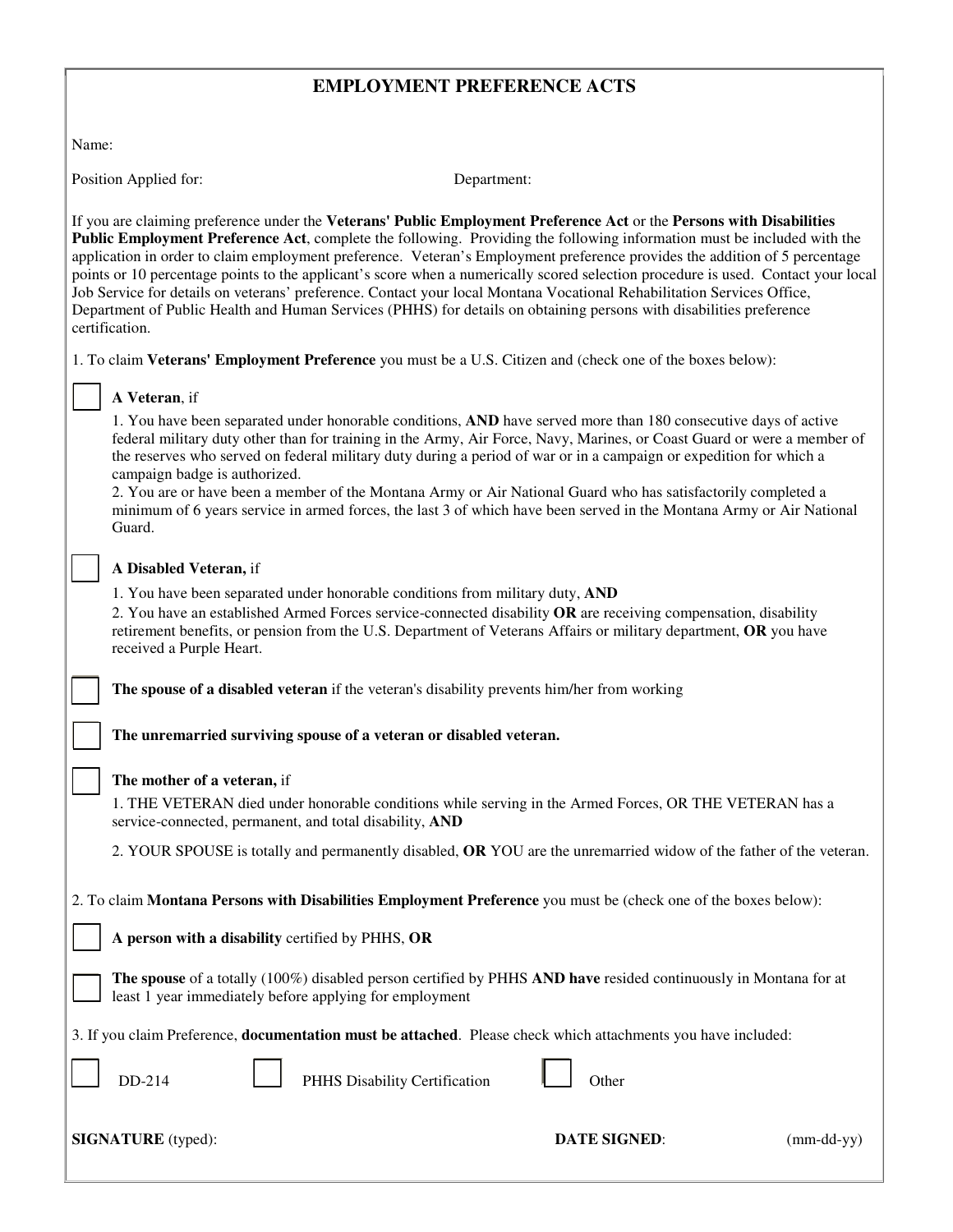#### **APPLICANT SURVEY**

Title VII of the U.S. Civil Rights Act requires the State of Montana to "make and keep records relevant to the determinations of whether unlawful employment practices have been or are being committed." This is also a requirement of the Montana Human Rights Act and state and federal laws providing employment opportunities for veterans and persons with disabilities. The following survey helps to fulfill these requirements.

This applicant survey will be separated from your application. The City of Billings is subject to certain governmental record keeping and reporting requirements for the administration of civil rights laws and regulations. In order to comply with these laws, the employer invites applicants to voluntarily self-identify their race and ethnicity. Submission of this information is voluntary. Refusal to provide it will not subject you to any adverse treatment. The information will be kept confidential and will be used only in accordance with the provisions of applicable laws, executive orders and regulations, including those that require the information to be summarized and reported to the federal government for civil rights enforcement. When reported, data will not identify any specific individual.

| Position Closing Date:<br>$(mm-dd-yy)$                                                                                                                                                                                                |                            |                     |  |  |
|---------------------------------------------------------------------------------------------------------------------------------------------------------------------------------------------------------------------------------------|----------------------------|---------------------|--|--|
| Female<br>Male                                                                                                                                                                                                                        | Are you 18 years or older? | No<br>Yes           |  |  |
| Name:                                                                                                                                                                                                                                 | Social Security No.:       | $(xxx - xx - XXXX)$ |  |  |
| Job Applied for:                                                                                                                                                                                                                      | Department:                |                     |  |  |
| How did you first learn of this position?<br>Newspaper ad or journal ad<br>Telephone Job Line<br>Job Service<br>Career/Job Fair<br>Female, minority, or handicapped referral organization<br>A friend/employee<br>Posted in City Hall |                            |                     |  |  |
| City of Billings Website                                                                                                                                                                                                              |                            |                     |  |  |
| Other (specify)                                                                                                                                                                                                                       |                            |                     |  |  |